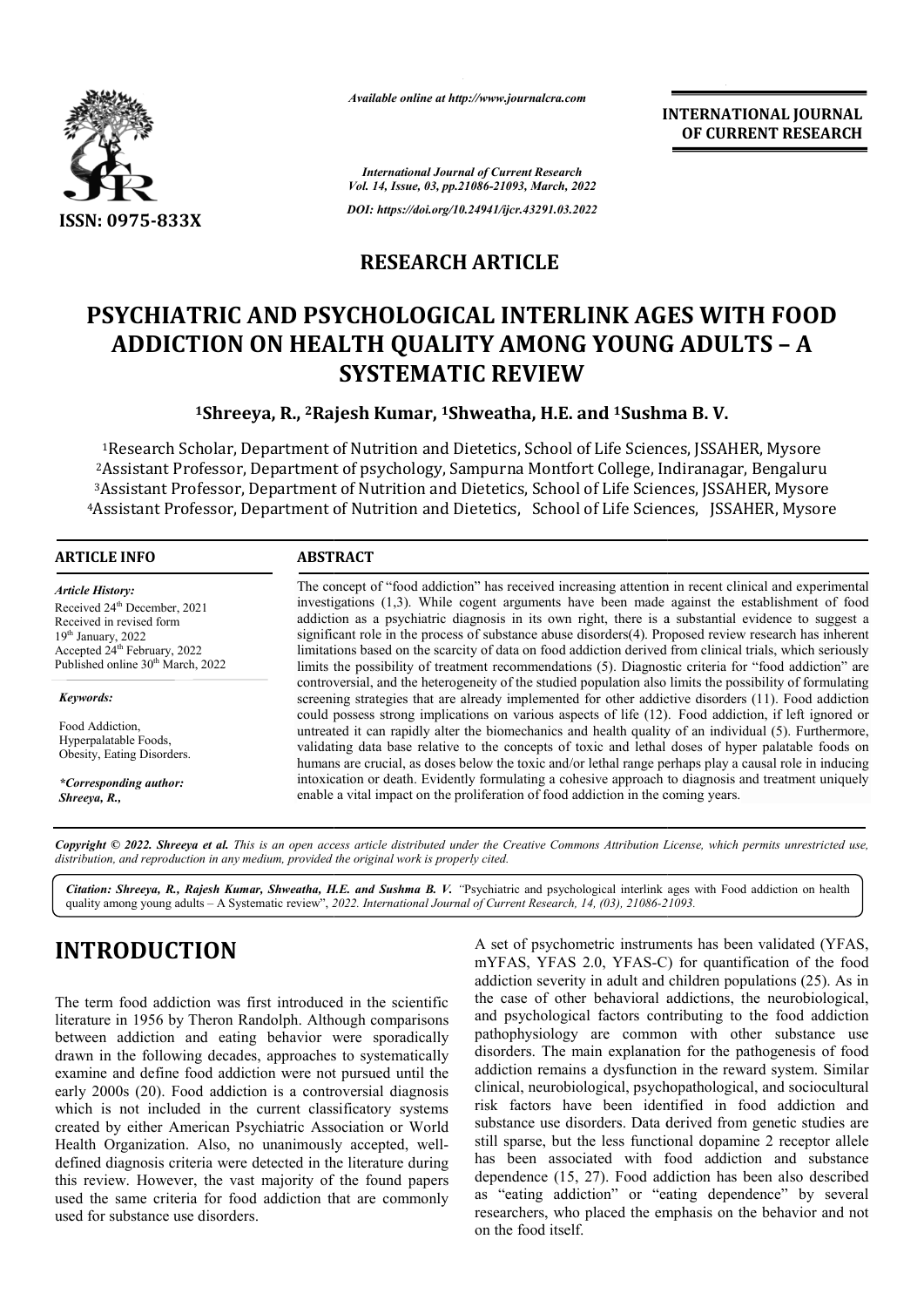High-sodium foods, artificially flavored-foods, rich carbohydrate- and saturated fats-containing foods are triggers for the activation of the same neural pathways, therefore they act similarly to any drug of abuse (30). Craving refers to an intense desire to consume a substance and frequent experiences of craving are a core feature of substance use disorders (SUDs). However, the term craving does not only refer to drug-related, but also to other substances like food or nonalcoholic beverages. In Western societies, individuals usually crave foods that are high in sugar or fat (or both) and, thus, highly palatable. Accordingly, the most often craved food is chocolate, followed by pizza, salty foods, ice cream and other sweets and desserts but there also cultural differences in the types of food craved. These same types of foods are more likely to be consumed in an addictive-like manner as assessed by the YFAS. As such, experiences of craving are a prime example of the similarities between eating and substance use (13,19). Similarly, activation patterns of neuronal structures underlying craving experiences largely overlap across different substances, including food. Overeating is associated with more intense and more frequent experiences of food craving. For example, higher scores on self-reported food craving measures have been found in patients with BN, BED, or obesity  $(2,6)$ . Similarly, food addiction as measured with the YFAS is also related to higher self-reported food craving. Thus, the criterion of frequently experiencing craving or a strong urge to consume a substance can be translated to food and represents an important symptom in food addiction (8,26).



**Fig 1. Food addiction and obesity following exposure to stress, trauma, and adversity: A biopsychosocial perspective of contextual factors. Davis C. (2014)**

# **METHODOLOGY**

The proposed systematic review throws light on the physiological and psychological significance in connection to the food addiction on health productivity.

**Research Design**: investigation aims at analyzing scientific review and original article findings from advance science, Elsevier, Blackwell and peer reviewed journals. With respect to the objectives; the research criteria include scientific articles evidences those in English and full-text from experimental, invivo and in-vitro studies.

**Documentation:** Citations used for the review study (google scholar, Research Gate, PubMed, Semantic Scholar and Science Direct).

**Criteria:** 80 papers were pre-reviewed, among which 42 papers were included as part of the research criteria and papers which didn't meet up criteria in relevance with the objective of establishing review findings were excluded.

**Data acquisition /analysis**: Among 53 research papers included: Review article (22), experimental studies (8), and original articles(12)

*Findings : Data emphasizes on the Prevalence, physiological and psychological aspects in connection to the food addiction, health productivity among young adults with food addictiion.* 



**Fig 2. Food addiction: its prevalence and significant association with obesity in the general population. Pedram P,** *et al***. (2013)**

## **FINDINGS**

*Yale food addiction scale:* The Yale food addiction scale is the first measure designed specifically to assess signs of addictive like eating behavior. The YFAS allows for a more systematic examination of the hypothesis that highly processed foods might trigger an addictive process for certain people. The YFAS includes 25 items and translates the diagnostic criteria for substance dependence as stated in the DSM-4 to relate the consumption of calorie dense foods. The scale includes items that assess specific criteria, such as diminished control over consumption, a persistent desire or repeated unsuccessful attempts to quit, withdrawal, and clinically significant impairment. The YFAS includes two scoring a "symptom count" ranging from 0 to 7 that reflects the number of addiction like criteria endorsed and dichotomous "diagnosis" that indicates whether a threshold of three or more "symptoms" plus clinically significant impairment or distress has been met. The YFAS has received psychometric support in a non-clinical population's binge eating populations, obese bariatric surgery patients, and a diverse clinical sample  $(7,17,18)$ .

#### *Pathophysiology*

*Hyperpalatable foods:* Food addiction is defined as an "eating behavior involving the overconsumption of specific foods in an addiction-like manner". Not all foods are equally addictive, therefore an investigation of the chemical characteristics that may trigger addictive behaviors is needed. Hyperpalatable foods, containing high proportion of saturated fat, sugar, artificial flavors, or sodium have been associated with addictive properties, and public health interventions focused on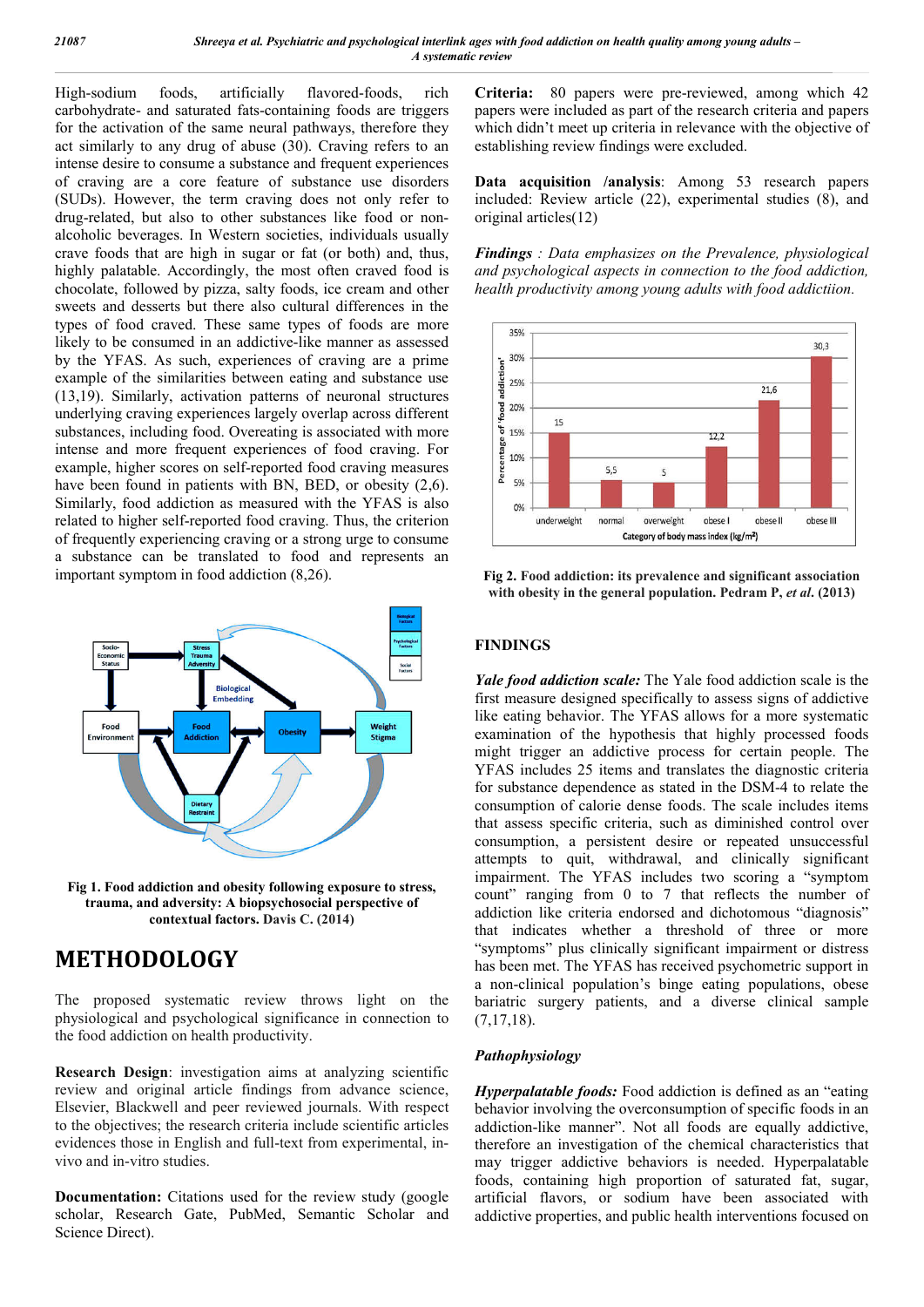reducing the impact of addictive drugs may have also a role in targeting obesity and other, related, metabolic diseases (9,14).

Hyperpalatable foods and drug abuse noted to induce similar behavioral consequences, like craving, continuous use despite negative effects over own health, and reduced control over consumption. Reduced D2 receptor availability in obesity and substance use disorder vs. healthy controls reported dopamine deficiency. Food addiction, in a similar manner to drugs of abuse, has been noted to decrease D2 receptors density. Individuals who experience less reward to food intake observed to overeat in order to compensate for this reward dysfunction (21,10). Highly processed foods certainly exhibit pharmacokinetic properties with drugs of abuse, i.e., concentrated dose and rapid rate of absorption, due to the addition of fat and/or refined carbohydrates. These properties found to explain the highly addictive properties of hyperpalatable foods. This hypothesis was tested experimentally in a group with 120 participants associated with addictive-like eating behaviors. Processed food, higher fat, and glycaemic load were more frequently associated with problematic, addictive-like eating behaviors, probably due to their ability to induce a faster absorption of fat/sugar into the bloodstream (22,28).

*Cravings:* Craving is a dynamic process, engaging reward, emotional, salience, self-referential, executive control, and memory networks (Ekhtiari, *et al* 2016). A resting-state fMRI study showed increased functional connectivity between striatal reward network regions and self-referential default mode network regions (medial prefrontal cortex, posterior cingulate cortex, and angular gyrus), insula, and somatosensory cortex in overweight subjects (BMI > 25) relative to healthy controls. In addition, food-craving scores were positively correlated with the increased functional connectivity in the dorsal striatum (Contreras-Rodriguez, *et al* 2015).

Individuals with a high affinity for palatable foods tend to exhibit increasd cravings when exposed to food cues (Stojek, *et al* 2015). Food craving for sweet or carbohydrate-rich foods was found to be a partial mediator between addictive eating and both elevated BMI and binge-eating episodes (Joyner, *et al* 2015), while cravings for high-fat foods appeared to mediate the relationship between addictive eating and elevated BMI(29). Evidence for neural adaptations in brain reward circuitry contribute to addictive eating. Increased connectivity in the dorsal striatal network were observed in obese compared to normal weight subjects. In addition to the striatum, brain reward regions usually associated with food cravings include the ventral tegmental area, nucleus accumbens, amygdala, and hippocampus (Frankort *et al*., 2014). Greater brain activation in the insula, caudate, and hippocampus were noticed among subjects provided with monotonous diet for 1.5 days, consisting complete nutrition drink "Boost," in response to cues of their favorite foods (Pelchat, *et al* ; 2004). Notably Overlapping in the brain regions was observed with those seen for drug cravings during cravings for favored foods. Evidently similar activation patterns of reward circuitry related to cravings in both FA and drug addiction were noticed (Volkow, *et al*; 2002)(29).

*Mood and Stress:* There is evidence that those with FA or FA symptomology exhibit addictive eating behaviors to cope with negative emotional states (Micanti *et al*., 2016). For example, binge-eating behavior is associated with psychosocial factors such as negative affect and mood dysregulation, weight cycling (Zwaan, *et al* 2015), body dissatisfaction (Goldschmidt, *et al*; 2016), fear of self-compassion (Kelly, *et al*; 2014), and neuroticism (Womble *et al*., 2001). Lower food consumption were reported among underweight as well as normal weight individuals experiencing negative emotions than positive emotions. Relatively overweight individuals experiencing negative emotions consumed more food (Geliebter & Aversa, 2003). Similarly women diagnosed with FA showed significantly higher levels of depression than those whose scores did not indicate FA (Berenson, *et al* 2015(33).

There has been a substantial evidence to support the connection between stress and addiction (Cui *et al*., 2013;Taylor *et al*., 2014). **Stress** has been found to be associated with a change in eating patterns, including binging episodes and craving highly palatable foods (Sinha & Jastreboff, 2013). Negative affect and stress represent withdrawal feature in individuals with FA when consumption of highly palatable foods stops. Thus, leading to increased motivation to continue addictive eating habits in an effort to mitigate the negative symptoms (Avena, *et al* 2011; Avena, *et al* 2008). This process is consistent with other substance addictions that maintain the addictive cycle through engagement in the addictive behavior, leading to satiation and tolerance, withdrawals and cravings, and continued use of the substance (Sussman & Sussman, 2011)(33).

*Impulsivity:* Impulsivity, defined as an unplanned response to internal or external stimuli, without prior forethought and a disregard for potential negative consequences (Bari & Robbins, 2013), may account for reward-seeking behavior, and is associated with higher rates of relapse among addicted individuals (Doran, *et al*; 2004). Impulsivity includes difficulties with response inhibition and the inability to delay gratification, as evidenced by choosing an immediate reward over a long-term benefit (Winstanley, *et al* 2006).

Higher levels of impulsivity found to be associated with hedonic eating (ie, eating after energy requirements have been met) patterns (Nederkoorn, *et al* 2006). Impairments in impulse control mechanisms contribute to many disorders, including binge eating, bulimia nervosa, drug addiction, alcoholism, and Internet gaming (Chen *et al*., 2016;)(23). Studies indicate that aberrant activities in regions such as the prefrontal cortex, anterior cingulate cortex, inferior frontal gyrus, and orbitofrontal cortex seems to be accompanied with impulsive behaviors (Rothbart, & Volkow, 2015). In a clinical study, decreased activation of executive brain regions (ie, frontal gyri and inferior parietal lobule) in obese subjects was correlated to increased impulsivity as well as future weight gain (Cook, & Weller, 2013). Results suggest deficits of inhibitory functions in obese subjects. In addition, other selfregulatory control studies showed that people with bulimia nervosa had increased impulsivity with abnormal anterior cingulate and frontal cortical engagement (Marsh *et al*., 2011). Additional results suggest that those with disordered eating showed dysfunctional frontostriatal systems leading to a loss of control over feeding behavior. Deficient executive control, associated with impulsivity, as well as dysregulated craving and reward circuitry, found to contribute FA(23).

*Gene profile:* A systematic review and meta-analysis  $(n = 33)$ studies) compared patients with A1 allele of the Taq1A polymorphism (associated with a 30–40% lower number of D2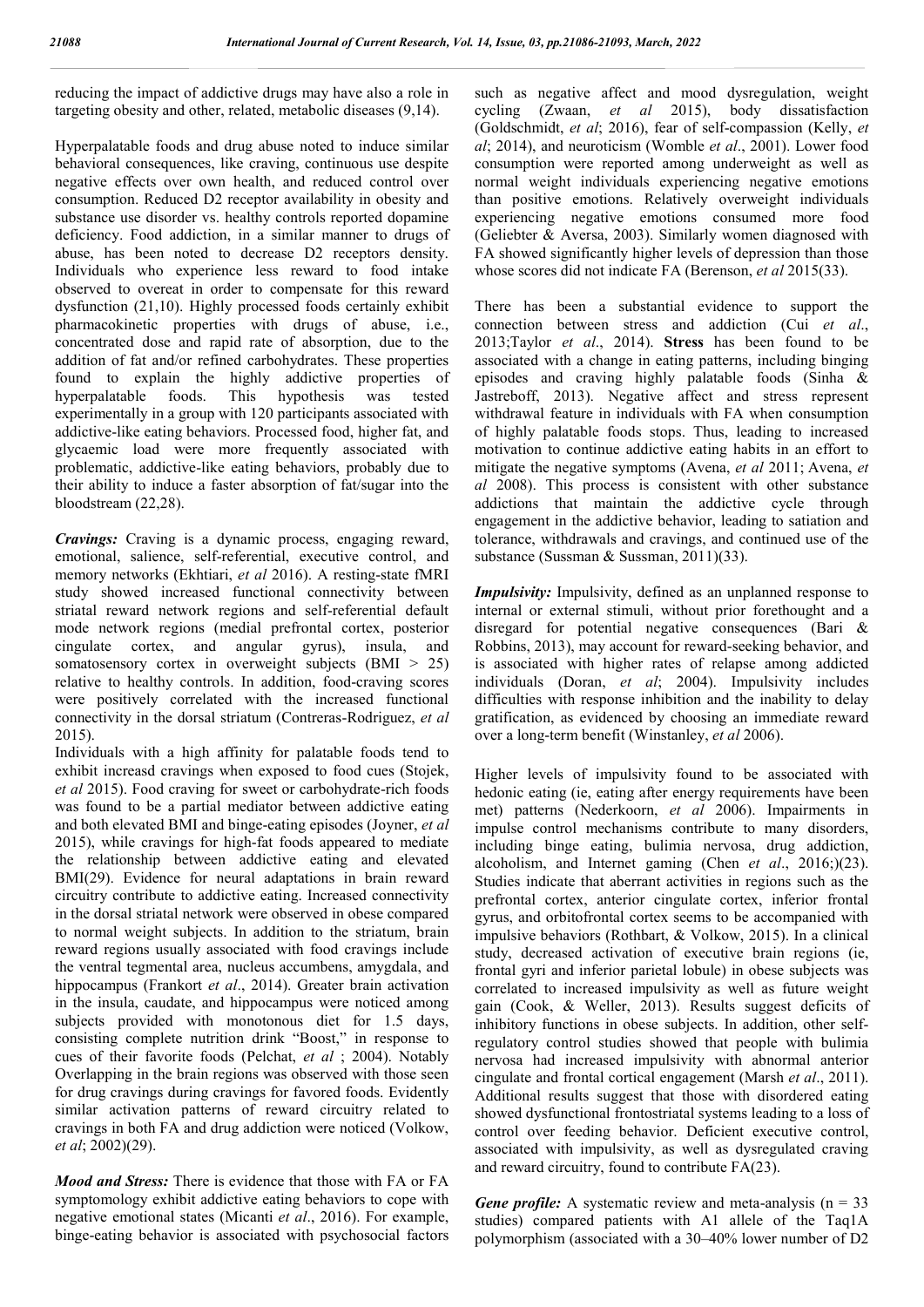receptors, and being considered a risk factor for drug addiction) and patients without this allele, but no BMI difference between the two groups has been found. Although this meta-analysis did not support the presence of a reward deficiency in food addiction, there are reports that individuals with A1 allele are less able to benefit from an intervention aimed to reduce weight, possibly by interfering with increased impulsivity (31). In a trial, greater carbohydrate and fast food craving were associated with A1 vs. A2 allele among Asian Americans college students  $(N = 84)$ , although no BMI differences were found between A1/A1 or A1A2 genotype and A2A2 genotype (31). A composite index of elevated dopamine signaling (a multilocus genetic profile score) was higher in patients with food addiction diagnosed on the YFAS scoring system, and it correlated positively with binge eating, food cravings, and emotional overeating. The relationship between the genetic index of dopamine signaling and food addiction is mediated by certain aspects of reward-responsive overeating (32).

*Neural activation:* Serotonin has an important role in modulating food and drug reinforcement. A 11C-DASB-PET study in 60 healthy volunteers reported a negative correlation between cortical and subcortical serotonin transporter (SERT) with BMI values, while tobacco and alcohol consumption did not affect cerebral SERT binding. Several anti-obesity drugs act through SERT blockade, which is also an argument for the involvement of serotonergic transmission in the pathogenesis of eating disorders (23). Foods modulate endogenous opioids and cannabinoids as a function of palatability, and cause delayed increases of dopamine by increasing glucose and insulin. The combination of naltrexone and bupropion is marketed for the treatment of obesity, supporting the positive impact of opioidergic neurotransmission in the regulation of food intake, food craving, and other aspects of eating behavior that affect body weight(29).

Dysfunctions of the hypothalamic-pituitary-adrenal axis and CRF have been reported in the withdrawal phase of the addictive cycle. Wihdrawal was accompanied by increased CRF expression and CRF1 electrophysiological responsiveness in the central nucleus of the amygdala in rats withdrawn from palatable foods (11). In a trial with 48 healthy adolescent females, ranging from lean to obese, food addiction scores correlated with significantly greater activation in the anterior cingulate cortex, medial orbitofrontal cortex, and amygdala in response to anticipated food consumption. Higher YFAS scores were present in patients presenting greater activation in the dorsolateral prefrontal cortex and caudate in same tests, but less activation in the lateral orbitofrontal cortex, when compared to low scores (14). Similar patterns of neural activation have been found in food addiction and substance use disorders, consisting mainly in elevated activity within the reward circuitry in response to food/drug cues and low activity in the circuitry responsible for inhibition of responses to food intake. These data are supported by meta-analyses which evidence greater activation in the amygdala/hippocampus in obese patients compared to normal weight participants in the pre-meal phase, while in the post-meal phase obese individuals had geater activation in the caudate and medial prefrontal cortex vs. normal weight individuals. Neural structures involved in the caloric evaluation, arousal, and memory were more active in obese patients before eating, while less activity was found in areas linked to interoceptive processing. In the post-meal phase, greater activity was detected in obese patients

in areas related to risk vs. reward evaluation and reward processing (34). The EEG activity in food-addicted and nonfood addicted obese people with alcohol-addicted and nonaddicted lean controls ( $N = 20$  healthy normal-weight adults, 46 obese participants, and 14 alcohol dependent patients). Evidences showed the neural brain activity to be similar in alcohol addiction and food addiction, a neural pattern consisting of activation in the dorsal and pregenual anterior cingulate cortex, parahippocampal area, and precuneus . Another neural pattern was correlated with obesity and consisted of activation in dorsal and pregenual anterior cingulate cortex, posterior cingulate extending into the precuneus/cuneus, and in the parahippocampal and inferior parietal area. Food-addicted and non-food-addicted obese people differed by opposite activity in the anterior cingulate gyrus (34). The involvement of an impaired cognitive control has been suggested in both substance use disorders and behavioral addictions. Patients diagnosed with food addiction according to the YFAS scores  $(N = 34)$  were compared with a control group  $(N = 34)$  while performing an Eriksen flanker test and an EEG evaluation. A higher number of errors in the cognitive test and reduced response-locked components on the EEG (ERN and Pe) have been reported in the food addiction group. Therefore, food addiction seems to be associated with impaired performance monitoring, similar to other addictions (15). A genome-wide association study (GWAS) of food addiction that used mYFAS in 9,314 women of European ancestry showed that two loci met genome-wide significance, and they were mapped to 17q21.31 and 11q13.4 areas. These loci could not be related to genes clearly involved in eating behavior. The results were significantly enriched for gene members of the MAPK signaling pathway, and no singlenucleotide polymorphism (SNP) or gene for drug addiction was significantly associated with food addiction after correction for multiple testing (12).

Three main mechanisms have been suggested in the pathogenesis of obesity as an addictive disorder: reward dysfunction, impulsivity and emotion dysregulation. The reward dysfunction is based mainly on dopamine neurotransmission abnormalities, and increased activation of the dorsal- and ventral striatum and orbitofrontal cortex by palatable food. Impulsivity is another feature shared by obesity and addictive disorders, and it is a reflection of an executivecontrol deficiency that favors short-term rewards of foods/drugs instead of long-term benefits, and it is correlated with decreased activation of medial prefrontal cortex and other executive-control regions. Emotional dysregulation precipitates drugs use or overeating behaviors, and consumption of foods high in fat and/or refined carbohydrates in response to emotional states like stress or negative affect may be relevant for food addiction and obesity (26).

| Research                                           | Report                              | Ref |
|----------------------------------------------------|-------------------------------------|-----|
| Consumption of Drug and alcohol                    | Food addiction **                   | 36  |
| Appetite and satiety                               | Food addiction **                   | 36  |
| Food cravings                                      | Food addiction **                   | 36  |
| Drug                                               | Food addiction **                   | 37  |
| Psychological illness                              | food addiction***                   | 37  |
| <i><b>Obesity</b></i>                              | food addiction ***                  |     |
| Note: * Significant ;<br>Highly Significant:<br>** | ***<br><b>Extremely Significant</b> |     |

Food addiction is considered as an important link for a better understanding of psychiatric and medical problems triggered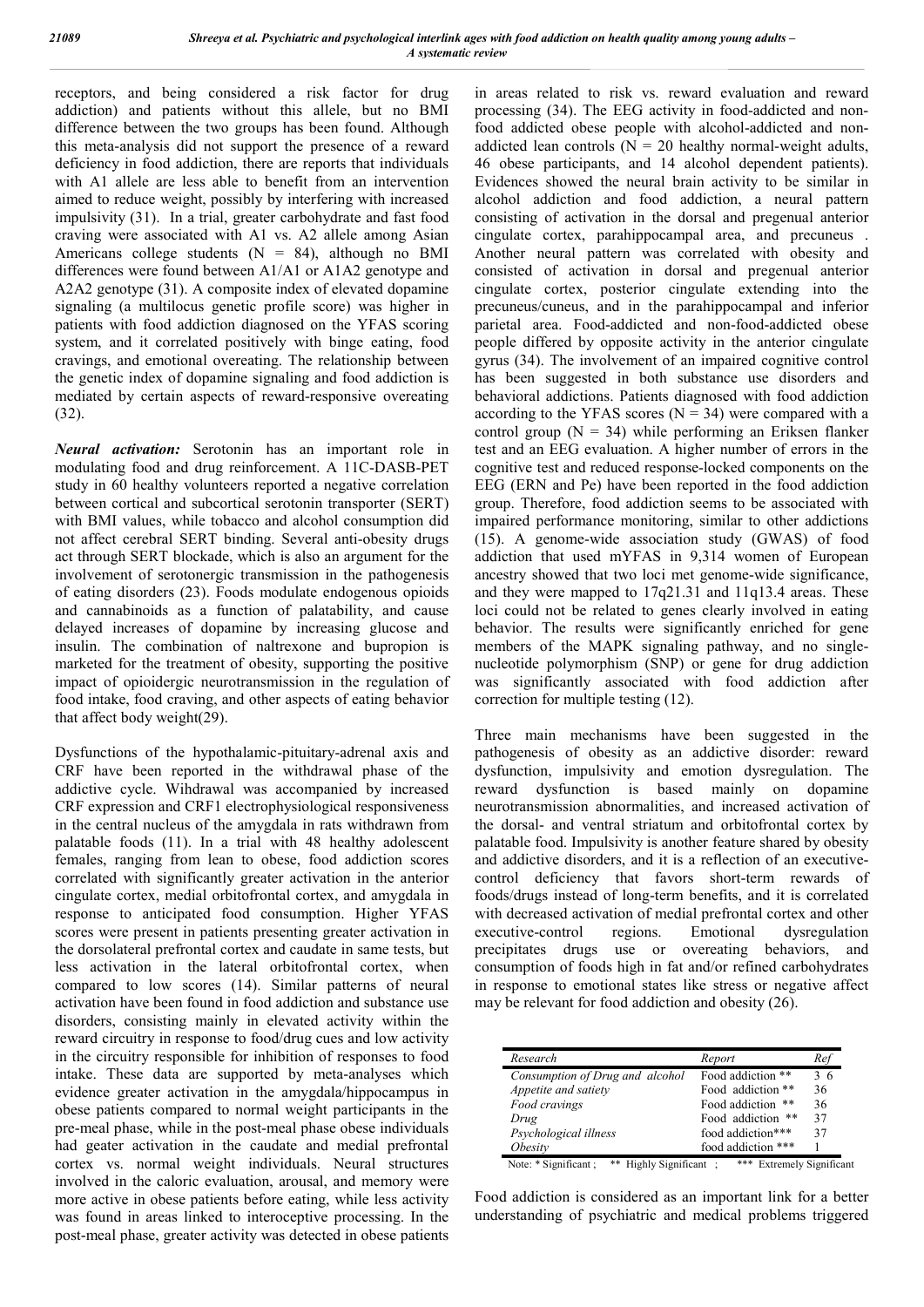by dysfunctions of eating behaviors eg, obesity, metabolic syndrome, binge eating disorder, or bulimia nervosa.



*Fig 3. Psychiatric and physiological significance with Food addiction* **Volkow ND, Wang GJ, Tomasi D, Baler RD.(2013)**

At behavioral level, food addiction has high degrees of similarity with other eating disorders, a phenomenon that creates difficulties in finding specific diagnostic criteria (1).

Food addiction is considered as a disorder based on functional negative consequences, associated with distress and potential risks to both psychological well-being and physical health. A clinical scale was validated for the quantification of the eating addiction severity, namely the Yale Food Addiction Severity Scale (YFAS), constructed to match DSM IV criteria for substance dependence. Using this instrument, a high prevalence of food addiction was found in the general population, up to 20% according to a meta-analytic research. The pathogenesis of this entity is still uncertain, but reward dysfunction, impulsivity and emotion dysregulation have been considered basic mechanisms that trigger both eating dysfunctions and addictive behaviors. Genetic factors may be involved in this dependence, as modulators of higher carbohydrate and saturate fat craving(1).

Scientific evidence based reports showed the global prevalence of 'food addiction' to be 7 to 30 % across different age group using YFAS 2.0. Findings noticed that younger Individuals with increased Body Mass exhibited higher rate of food addiction. It is hypothesized that obese and underweight young adults exhibited higher rate of 'food addiction'. Occurrence of 'food addiction' noted to be higher among underweight i.e 15.0 % and obese 17.2% young adults compared to those with normal weight. Certainly there was a 'food addiction' inclination among individual associated with eating disorders i.e anorexia nervosa and underweight (3). Notably 6.7% females and 3.0% males exhibited higher rate of 'food addiction' i.e 5.4%. Often the prevalence rate was increased with obesity status. The clinical symptom counts of 'food addiction' were positively correlated with body composition measurements (p<0.001). Obesity measurements were significantly higher in food addicts than controls. Food addicts were noted to be 11.7 (kg) heavier, 4.6 BMI units higher, and had 8.2% more body fat and 8.5% more trunk fat. Furthermore, food addicts consumed more calories from fat and protein compared with controls (3). Food addiction has a high degree of comorbidity with other psychiatric disorders, a phenomenon which is also frequently reported in patients presenting other substance use disorders or behavioral addictions. Research has been stated that dual diagnosis is the rule, rather than the exception, especially in clinical samples. Possible explanations

for this high rate of co morbidity found to include selfmedication, shared genetic vulnerability, common environment, lifestyle, or neural pathways (2). Clinically and epidemiologically supported observation has severe negative consequences reflected in lower treatment adherence, higher risk for physical complications, poorer overall health, poorer self-care, increased suicide or aggression risks, possible legal problems, and greater health burden for patients with dual diagnosis. Also, co-addiction is frequently reported in patients, and multiple substance and/or behavioral addictions are being clustered together (1). Mental health needs to be more focused on the acute psychological manifestations of a certain disorder, and ignore or minimize the importance of addictive behaviors, which could occupy the background of the clinical presentation. The use of screening questionnaires or structured interviews may increase the rate of early detection, especially in cases of behavioral addictions, a nosological category that is not yet very well-acknowledged by clinicians (1)

*Neuroimaging studies reports on Food Cues:* Markedly the substance-related cues noted to increase the activation of reward networks involving the dorsolateral prefrontal cortex, orbitofrontal cortex, anterior cingulate cortex, amygdala, insula, and striatum and in addicted vs healthy subjects. Often food cues with addicts assumed to contribute to continued use and relapse (Franklin *et al*., 2007). Mood states considerably found to impact attention in response to food cues in those with and without FA (Frayn, Sears, & von Ranson, 2016). Increased attention to unhealthy food cues were observed among diagnosed FA with induced sad mood based on the YFAS instrument compared to healthy controls. Conversely, when the desired substance is used, it typically leads to decreased reward circuit activation (Martinez *et al*., 2005, 2007; Volkow *et al*., 1997). This suggests that addicted individuals relative to healthy controls place a higher reward value on substance-related cues, but experience a lower level of satiation when the substance is used (18). Neural activation among obese individuals diagnosed with FA resultant of food cues observed to be much greater in the left dorsomedial prefrontal cortex, orbitofrontal cortex, right precentral gyrus, anterior cingulate cortex, amygdala, striatum, mediodorsal thalamus, and right parahippocampal gyrus (Brooks, *et al*, 2013; McBride *et al*., 2006). Like other drug-addicted individuals, those who are obese show less dorsal striatal and medial orbitofrontal cortex activation during the consumption of their "drug of choice" (Stice, *et al* 2008)(17). It has been hypothesized that higher neural activation patterns were found in obese individuals diagnosed with FA. Gearhardt, *et al*. (2011) reports that individuals who scored high on the YFAS (endorsed four or more items) showed activation in the left anterior cingulate cortex, left medial orbitofrontal cortex, and left amygdala when presented with a highly palatable food cue (ie, a chocolate milkshake solution administered through a syringe into the mouth of the subject while in the scanner), while those with low YFAS scores did not. Furthermore, the FA group showed decreased activation in the lateral orbitofrontal cortex during consumption of highly palatable food (Gearhardt, Yokum, *et al*., 2011). These results mirror those reported in research on other substance addictions, as well as those seen among obese individuals (Brooks *et al*., 2013). This provides evidence for a neurobiological mechanism underlying reward circuitry activation in individuals with FA (32).

*Controlled clinical studies using Humans and animals:*  Studies conducted on humans and animals have shown the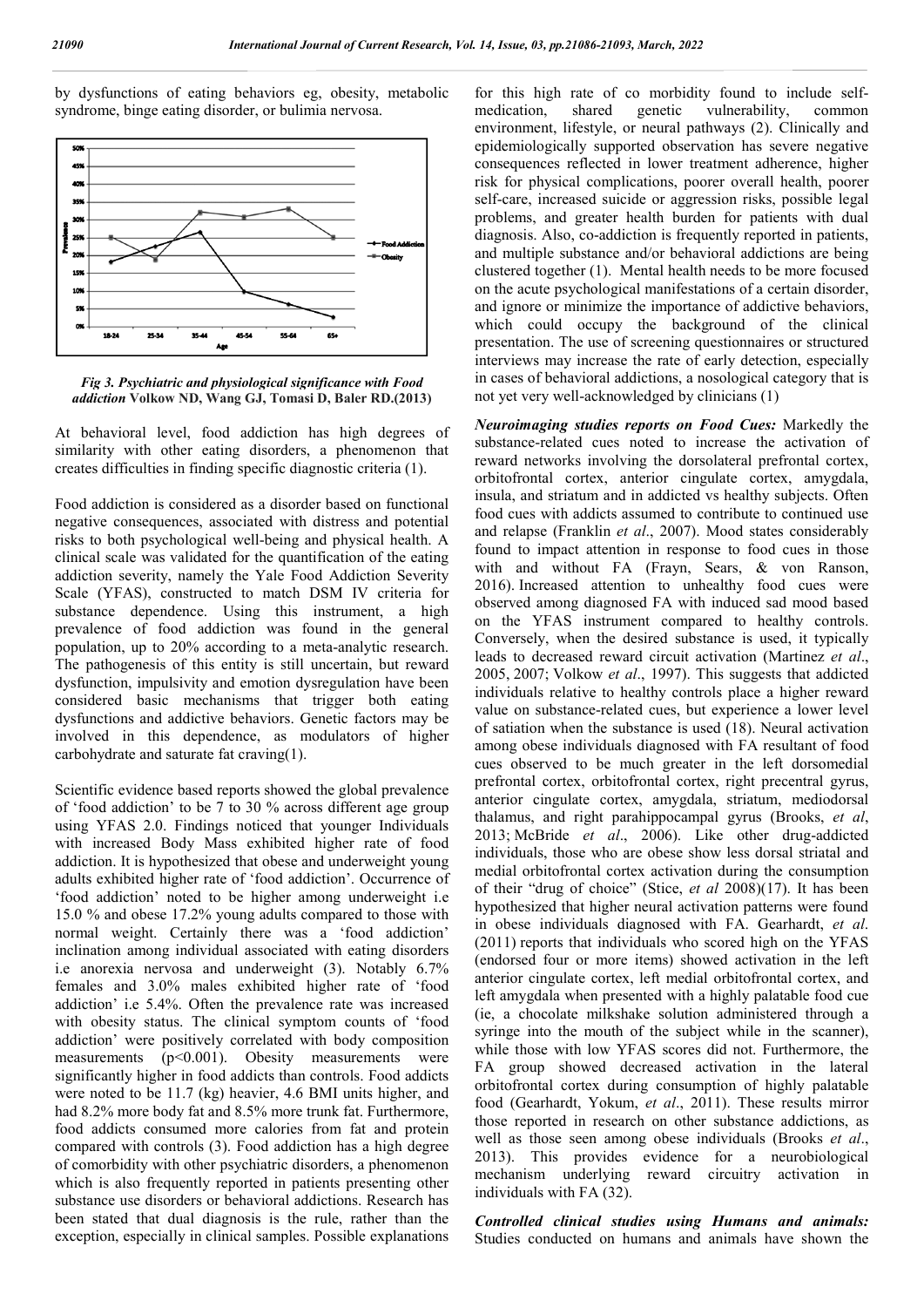acceptable pleasure centers of the brain triggered by addictive substances – including drugs, such as heroin and cocaine,



**Fig 4. An evaluation of food addiction as a distinct psychiatric disorder, International Journal of Eating Disorders. Erica M. Schulte** *et al***. (2020)**

or alcohol as well as fat and sugars (25). As with addictive drugs, certain foods could trigger brain chemicals like dopamine. Pleasure experiences induced with certain foods leads to increased dopamine levels resulting into to cravings for eating certain foods. In addition certain foods found to reduce feelings of pain towards enhancing pleasure. Overeating, binging and food addiction to sugar and starch found to be related to serotonin levels in the pain-reduction centers of the brain (25). Leptin, a hormone produced by fat cells, is thought to be involved in the regulation of body fat. Low leptin levels – especially those with a rare genetic disorder called Prader-Willi syndrome, leads to a constant feeling of hunger resulting into a overeating of all foods. Subjects with celiac disease suggested difficulty feeling satiated and tend to overeat. Insulin deficiency could contribute to a false feeling of starving, triggering an overeating or binging episode. Research conducted on selfassessed food addicts in Overeaters noticed successful losing weight by dealing first with physical craving and then completely eliminating foods that prompted cravings and binges (31). Today, fortunately, the burgeoning field of nutritional psychiatry is finding there are many consequences and a correlation between not only what is eaten, how they feel is, and how they ultimately behave, but also the kinds of bacteria that live in the gut. Serotonin is a neurotransmitter that helps regulate sleep and appetite, and inhibit pain. Since about 95% of the serotonin is produced in the gastrointestinal tract, and the gastrointestinal tract is line with a hundred million nerve cells, or neurons, it makes sense that the inner workings of our digestive system it won't just help to digest food, but also guide emotions. What's more, the function of these neurons – and the production of neurotransmitters like serotonin – is highly influenced by the billions of "good" bacteria that make up intestinal microbiome. These bacteria play an essential role in your health. They protect the lining of your intestines and ensure they provide a strong barrier against toxins and "bad" bacteria; they limit inflammation; they improve how well they absorb nutrients from food: and they activate neural pathways that travel directly between the gut and the brain (32). Studies have compared "traditional" diets, like the Mediterranean diet and the traditional Japanese diet, to a typical "Western" diet and have shown that the risk of depression is 25% to 35% lower in those who eat a traditional diet. Scientists account for this difference because these traditional diets tend to be high in vegetables, fruits, unprocessed grains, and fish and seafood, and to contain only modest amounts of lean meats and dairy. They are also void of processed and refine foods and sugars, which are staples of the "Western" dietary pattern.

In addition, many of these unprocessed foods are fermented, and therefore act as natural probiotics. This may sound implausible, but the notion that good bacteria not only influence what your gut digests and absorbs, but that they also affect the degree of inflammation throughout the body, as well as your mood and energy level, is gaining traction among researchers (31)

### **CONCLUSION**

A high degree of overlap between food addiction, eating disorders recognized by current classifications, and metabolic issue i.e obesity could be a significant obstacle for designing clinical trials. The importance of finding a correct conceptual framework for food addiction derived from its pathology and metabolic condition is needed (8). Regarding the existence of potential therapeutic solutions, antiepileptic drugs, opioid antagonists, antiaddictive agents are recommended for obesity and eating disorders, and they may be intuitively used in food addiction, but clinical trials are necessary to confirm their efficacy. In conclusion, a better understanding of food addiction's clinical profile and pathogenesis noted to help clinicians in finding prevention- and therapeutic-focused interventions in the near future (26).

## **REFERENCES**

- Thompson, J. 2004. Kevin. *Handbook of Eating Disorders and Obesity*. John Wiley & Sons, 2004.
- Erica M. Schulte, *et al*. 2020. An evaluation of food addiction as a distinct psychiatric disorder, International Journal of Eating Disorders, 10.1002/eat.23350, 53, 10, (1610-1622).
- Jaspers K. 1963. General psychopathology. Manchester: Manchester University Press.
- Davis C. 2014. Evolutionary and neuropsychological perspectives on addictive behaviors and addictive substances: relevance to the "food addiction" construct. Subst Abus Rehabil.5:129–37.
- Gearhardt AN, Corbin WR, Brownell KD. Preliminary validation of the Yale Food Addiction Scale. Appetite. 2009;52:430–6.
- Volkow ND, Wang GJ, Tomasi D, Baler RD. Obesity and addiction: neurobiological overlaps. Obes Rev. 2013;14:2– 18.
- Pedram P, Wadden D, Amini P, Gulliver W, Randell E, Cahill F, *et al*. Food addiction: its prevalence and significant association with obesity in the general population. PLoS ONE. 2013;8:e74832.
- Hebebrand J, Albayrak O, Adan R, Antel J, Dieguez C, de Jong J, *et al*. "Eating addiction", rather than "food addiction", better captures addictive-like eating behavior. Neurosci Biobehav Rev. 2014;47:295–306.
- Schulte EM, Potenza MN, Gearhardt AN. A commentary on the "eating addiction" versus "food addiction" perspectives on addictive-like food consumption. Appetite. 2017;115:9– 15.
- Westwater ML, Fletcher PC, Ziauddeen H. Sugar addiction: the state of the science. Eur J Nutr. 2016;55(Suppl 2):55– 69.
- de Vries SK, Meule A. Food addiction and bulimia nervosa: new data based on the Yale Food Addiction Scale 2.0. Eur Eat Disord Rev. 2016;24:518–22.